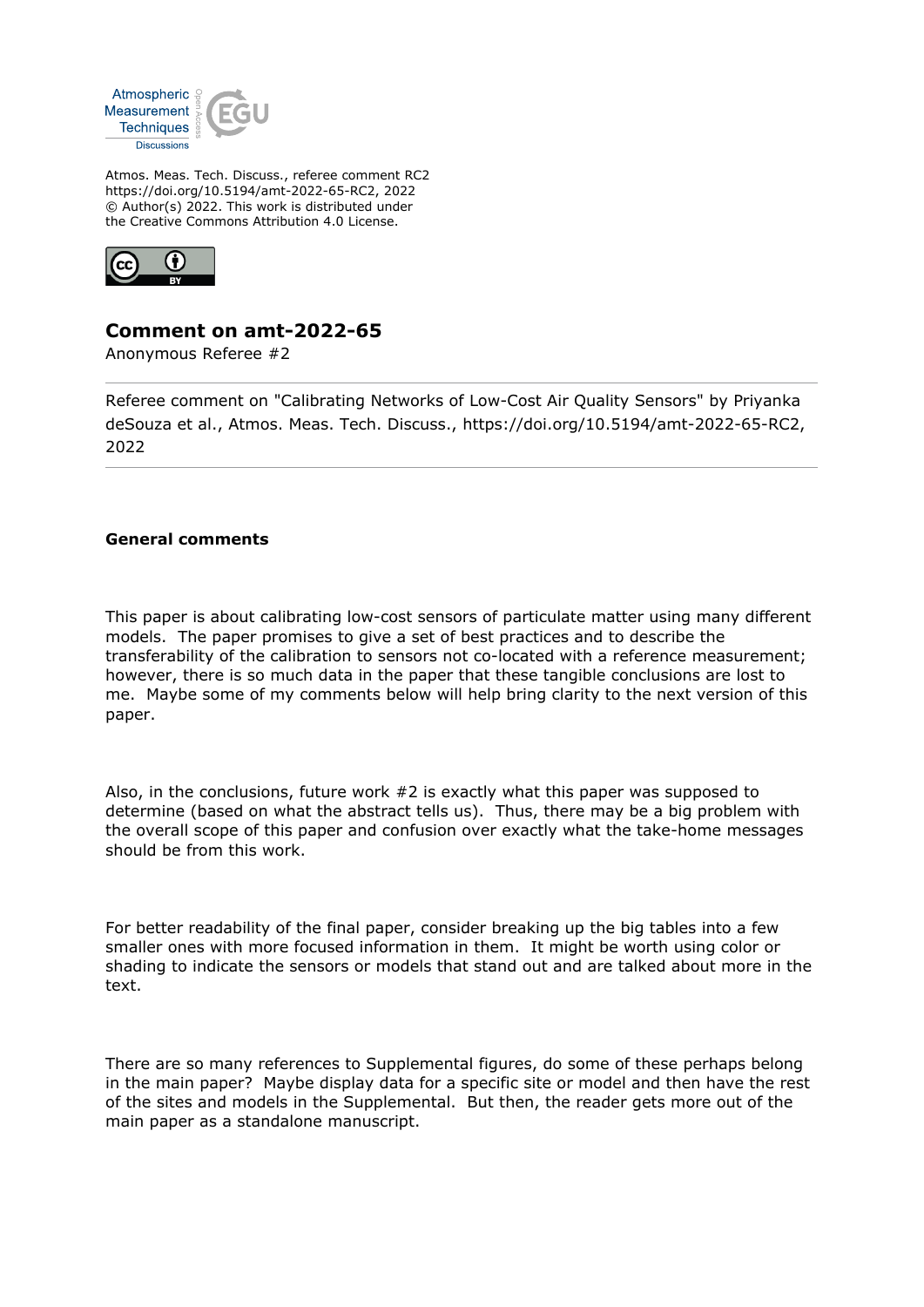Lines 333 and 453 - Which is it, 89 models or 21 models?

Is Section 2.3.1 (and really, all of Section 2.3) necessary? The way this section is presented, I'm not sure what value it adds to the paper (except for the equations). There are lots of statements about 'we report' and 'we display', but doesn't say where to find these.

Line 454 seems to be an important conclusion, but I don't see any good defense of this statement in the rest of the paper. How is the C2 correction better exactly? In fact, line 683 says that the C2 correction was significantly worse for the complex models (were complex and simple models clearly defined anywhere?). Lines 567 says that C1 and C2 corrections have no significant differences between them. These statements seem like contradictions to me and help lead to my confusion about the whole paper.

Line 670 - The statement here is not very certain; it seems to say that differences in meteorology "likely" matter. Can't this paper quantify the influence of meteorology? You have T and RH data at each sensor, so you should be able to better determine the effects of meteorology as compared to aerosol composition, where you have no measurements to use.

Line 704-705 If this is an important conclusion, then there should a figure in the main paper that supports this conclusion (I don't think there is).

Stylistically, much of the Discussion (Section 4) doesn't seem to add anything new; it's just repeating the conclusions from each of the figures presented earlier.

Line 730 - Can you really conclude this about Denver? Later, Line 779, you state that the network was over a "fairly small area". Was all of Denver covered, then?

Line 741 - Did you define or identify different pollution regimes somewhere?

There are a number of sentences throughout the paper which use "it" or "this" as the subject in the sentence, which can add confusion and ambiguity to those sentences. Consider rewording all of these instances.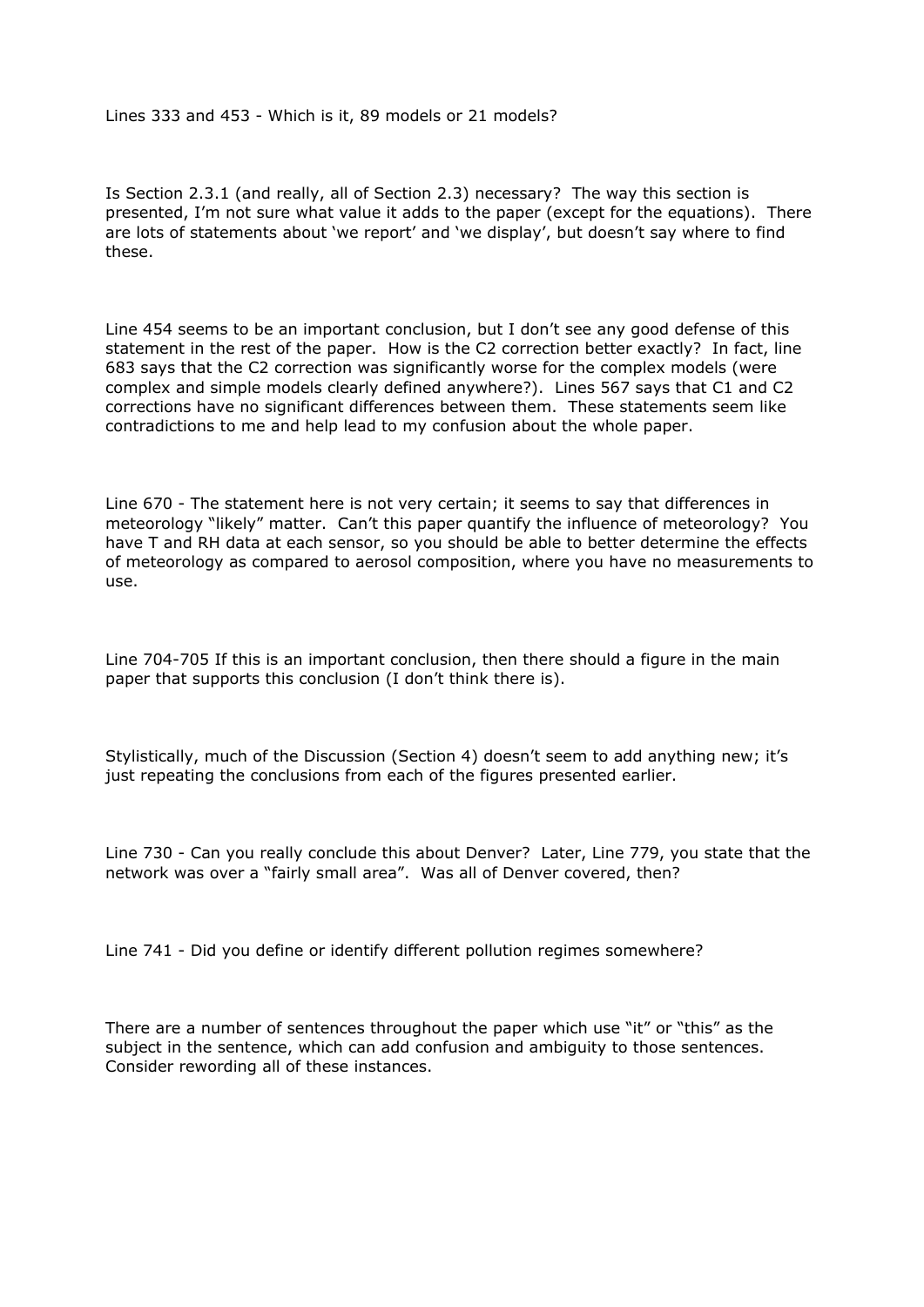## **Specific comments**

Line 42 - Can you find a more recent citation and statistic? References says you last accessed the website almost 2 years ago.

Line 125-127 - What about sensor-to-sensor variability? Why is that not considered? Are these sensors all cross-calibrated in a lab prior to deployment?

Line 201 - Is this correlation for minute or hr time resolution?

Line 217 - What additional uncertainties? Be specific.

Line 330-331 - Figure S5 and S6 don't actually prove that there is a high correlation across sites.

Line 335 - Figure S9 seems pretty important to some conclusions stated later; I wonder if this should be in the main paper? Also, does this include all of the co-located sites or just some of them? (I think it must be all the reference monitor sites but just one of the LCS at those sites even though there may be multiple.). Be specific in the text and figure caption. Also, the colorbar is missing labels.

Lines 503-505 - I am confused about what the 1-minute data are being compared to to evaluate the LCS performance at this time resolution? The reference monitors do not report data this frequently I don't think.

Line 511 - Which models, specifically?

Line 529 - "appears to be" is qualitative and not useful; quantify the difference.

Line 549 - Why does Figure 2b appear to have a different shape to the box and whisker plots relative to the other parts of this figure?

Lines 553-554 - confusing sentence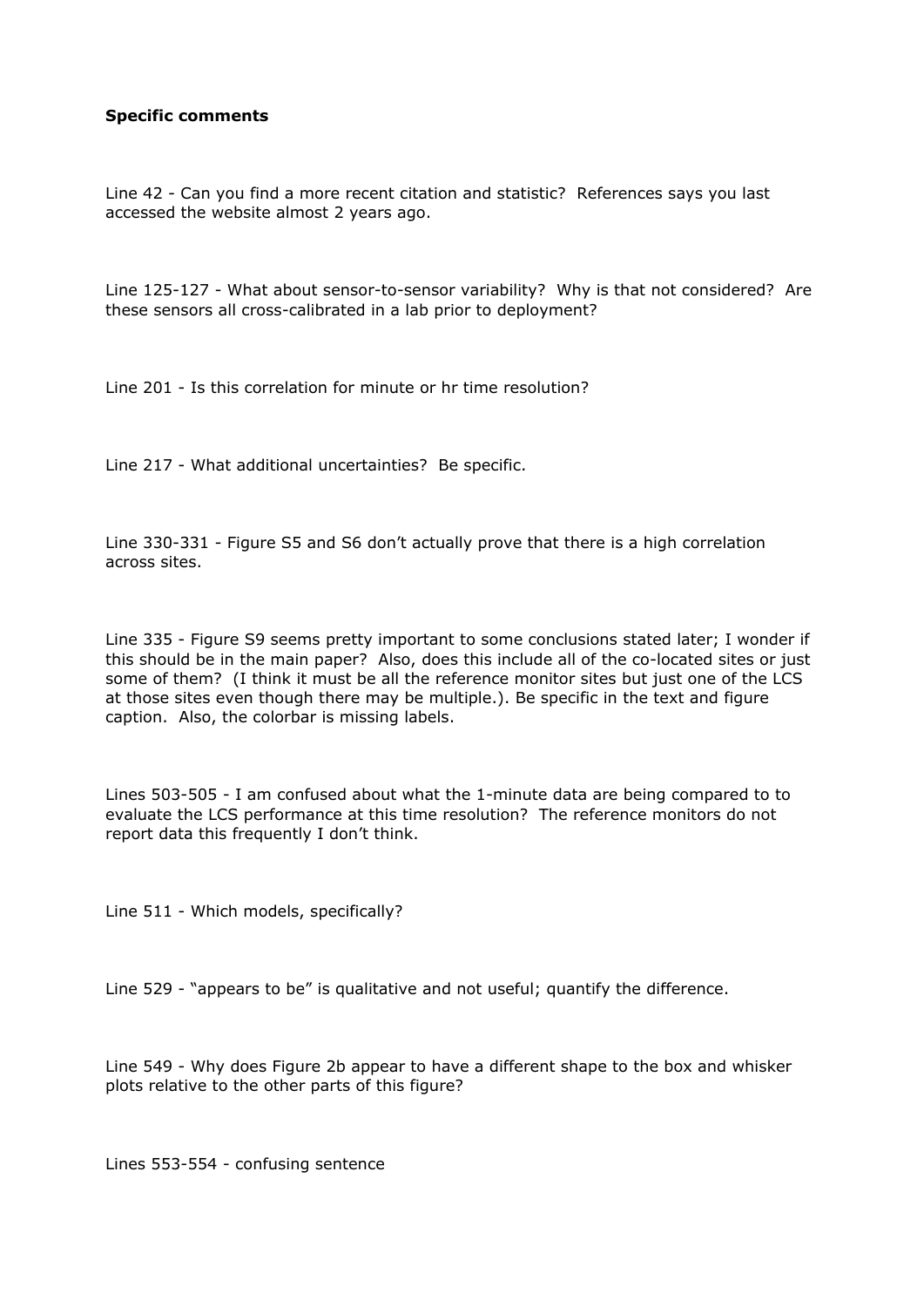Figure 2 caption - typos: no (d) or (e)

Figure 3 - Need better labels in the y-axis for the models; they are referred to as "Model 1, 2, …" in the caption but differently on the figures themselves.

Line 625 - "It appears" is qualitative language and not helpful. Don't you quantify the variation later in the sentence? You should prove that these variations are significant and then leave no doubt to the reader what the conclusion should be.

Lines 626-627 - These max numbers look like they are all due to one specific model (there is one row and one column with dark green colors, while all other models are pink). If you take out this one model, does your conclusion hold? Why is the one model so different than the others?

Line 652 - Was "exposure assessment" used/defined earlier? I don't know if this is something new calculated from the PM concentrations or not.

Lines 705-707 - confusing sentence

Lines 745-746 - redundant wording

## **Technical corrections**

Line 234 - missing space

Lines 283 and 333 - single sentence paragraph

Line 495 - 'correction'

Section 3.1 appears twice, all succeeding sections need to be renumbered.